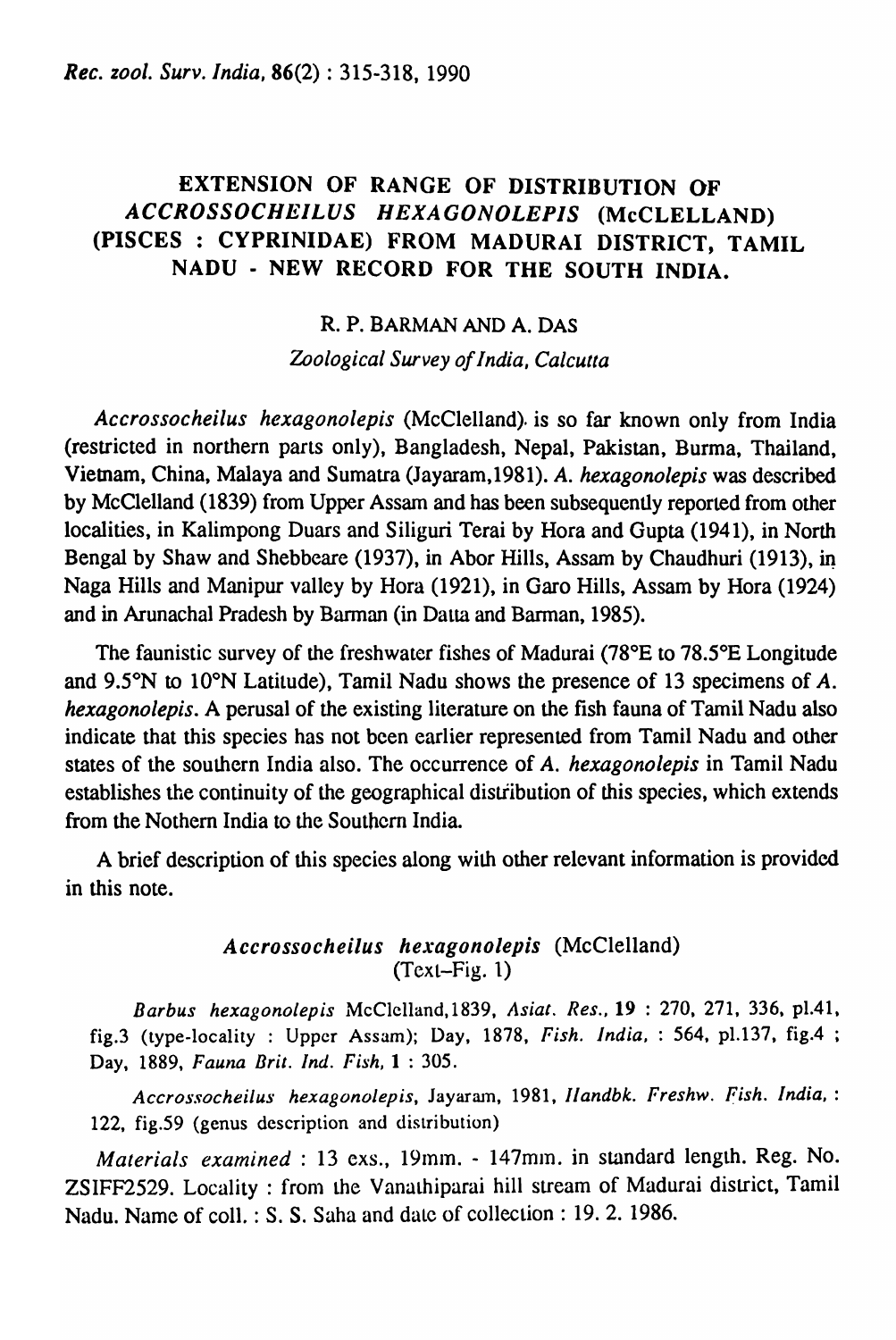

Fig. 1. Lateral view of *Accrossocheilus hexagonolepis* (McClelland) from Madurai district, Tamil Nadu, l07mm.SL.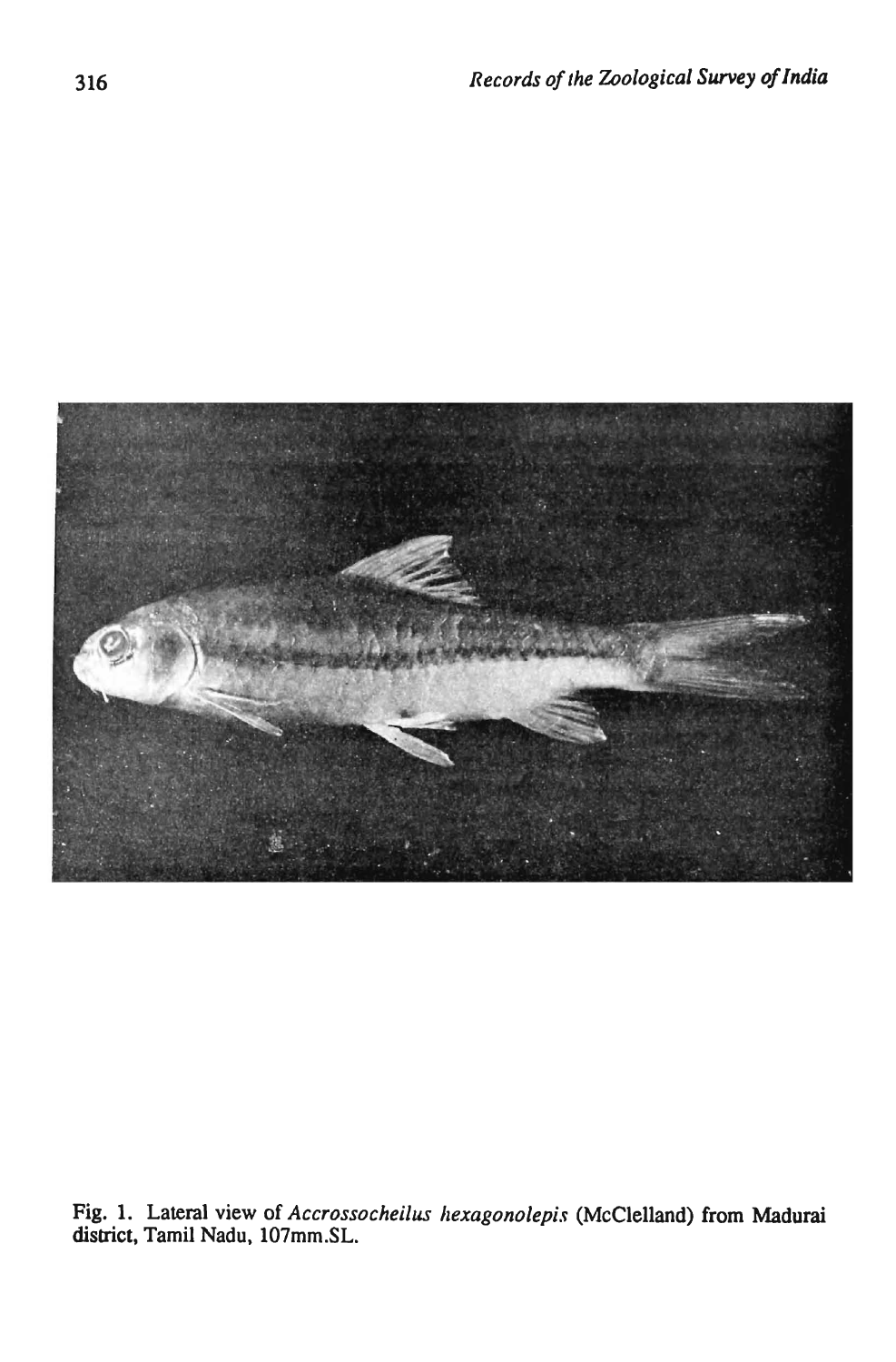#### **DESCRIPTION**

Head length 3.82 - 4.04·and body depth 3.45 - 3.73 in standard length. Eye diameter 3.05 -4.10 in head length, 1.66 - 1.77 in interorbital width. Eyes, anterior, lateral in position, not visible from ventral surface. Snout length  $2.84 - 3.00$  in head length, 1.23 - 1.26 in interorbital width. Dorsal profile more convex than ventral profile. Interorbital space convex. Upper jaw longer and lower labial fold interrupted. Several rows of horny tubercles on sides and in front of the snout. Barbels two pairs, the maxillary pair longer extending up to below the posterior margin of the preopercles and rostral pair slightly shorter. Gape of mouth reaching anterior margin of the orbit and is subterminal in position. Lower lip conspicuously separated from lower jaw which has horny covering. Upper lip separated from the snout by a groove.

*Scales* : Lateral line complete covering 30 - 32 scales. Lateral transverse row of scales 9, scales between base of pelvic fin and lateral line is  $3<sup>1</sup>/2$ . Predorsal scales 11 and circumpeduncular scales 14.

*Fins:* 0.111/9, A.I1/5, P.17, V.9, C.I9.

Dorsal fin originates slightly ahead of pelvic fin origin, midway between the tip of the snout and base of caudal fin. Pectoral fins not extending pelvic fin. Pelvic fin also not reaching anal fin which in tum not reaches base of caudal fin. A scaly flap or appendage is present before each pelvic fin. Caudal fin deeply forked with pointed lobes.

*Colour in alcohol:* Dorsal surface up to lateral line is darker, ventral surface below lateral line bluish grey. A conspicuous dark longitudinal stripe extending from opercular end to base of caudal fin. Fins slightly darker.

## ACKNOWLEDGEMENTS

The authors are grateful to the Director, Zoological Survey of India, Calcutta for laboratory facilities and to Dr. P. K. Talwar, Deputy Director, Zoological Survey of India Calcutta for encouragement. Thanks are also due to Shri S. S. Saba, Assistant Zoologist, Zoological Survey of India, Calcutta for the collection of the specimens and to Shri S. Sen, Photographer of the Photopgraphy section of the Zoological Survey of India, Calcutta for taking the photograph of the specimen.

## REFERENCES

Chaudhuri, B. L. 1913. Zoological Results of the Abor Expedition, 1911-1912. XVIII. Fish. *Rec. Indian Mus.,* 8 : 243-258.

Datta,A.K. & Barman, R.P. 1985. Fauna of Namdapha : Arunachal Pradesh. Part-Pisces. *Rec. zool. Surv. India,* 82 : 275-284.